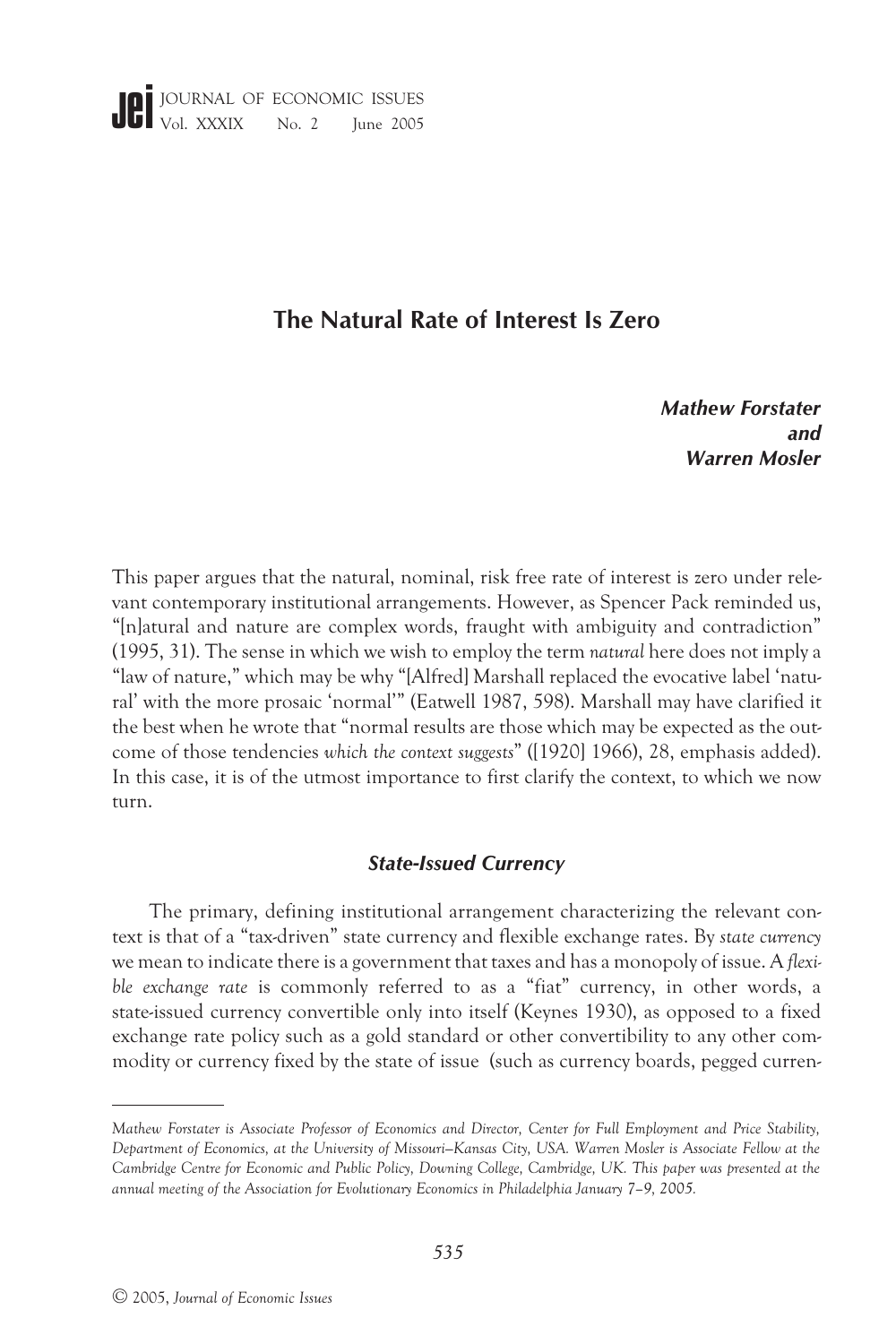cies, or monetary unions). Examples of such monetary systems currently include the United States, Japan, and most of the world's industrial economies, including the Eurozone, although the individual nations are no longer issuers of their currency.

There is a long tradition of analysis of state currency, or "state money," referred to by Charles Goodhart as the "cartalist" (or chartalist) school of monetary thought and which he has contrasted with the "metallist" (Mengerian, monetarist) tradition (1998). While authors such as Joseph Schumpeter (1954) passed down a view of chartalism with a misplaced emphasis on "legal tender" laws, resulting in something of a "legal" or "contractual" version of chartalism, Goodhart has made clear that the fundamental insight is that *the power of the state to impose a tax liability payable in its own currency is sufficient to create a demand for the currency and give it value.* Recent research into the history of economic thought has revealed substantial evidence of past support for this thesis regarding tax-driven money: we now know that, throughout history, many more economists understood the workings of tax-driven money, and many if not most currencies in history were in fact tax-driven, contrary to what was previously thought to be the case (see, e.g., Wray 1998, 2004; Bell and Nell 2003; Forstater forthcoming).

The idea of a tax-driven currency was once common knowledge. It can be found in the writings of economists and others going back to Adam Smith and beyond. Smith well understood that taxation is the key to understanding the value of state money (in fact, he used the American colonies' issue of paper money as an example—see Smith [1776] 1937, 311–312). So did a diverse array of economists that came after him, including John Stuart Mill, William Stanley Jevons, Phillip H. Wicksteed, and John Maynard Keynes, among many others (see Forstater forthcoming).

A key distinction is that between the government as *issuer* of a currency and the nongovernment agents and sectors as *users* of a currency. Households, firms, state and local governments, and member nations of a monetary union are all currency *users.* A State with its own national currency is a currency*issuer.* The issuer of a national currency operates from a different perspective than a currency user. Operationally, government spending consists of crediting a member's bank account at the government's central bank or paying with actual cash. Therefore, unlike currency users, and counter to popular conception, the issuer of a currency is not revenue constrained when it spends. The only constraints are self-imposed (these include no-overdraft provisions, debt ceiling limitations, etc.). Note that if one pays taxes or buys government securities with actual cash, the government shreds it, clearly indicating operationally government has no use for revenue per se.

When the U.S. government makes payment by check in exchange for goods and services (including labor), or for any other purpose, the check is deposited in a bank account. When the check "clears," the Fed (i.e., government) credits the bank's account for the amount of the check. Operationally, "revenue" from taxing or borrowing is not involved in this process, nor does the government "lose" any ability to make future payments per se by this process. Conversely, when the U.S. government receives a check in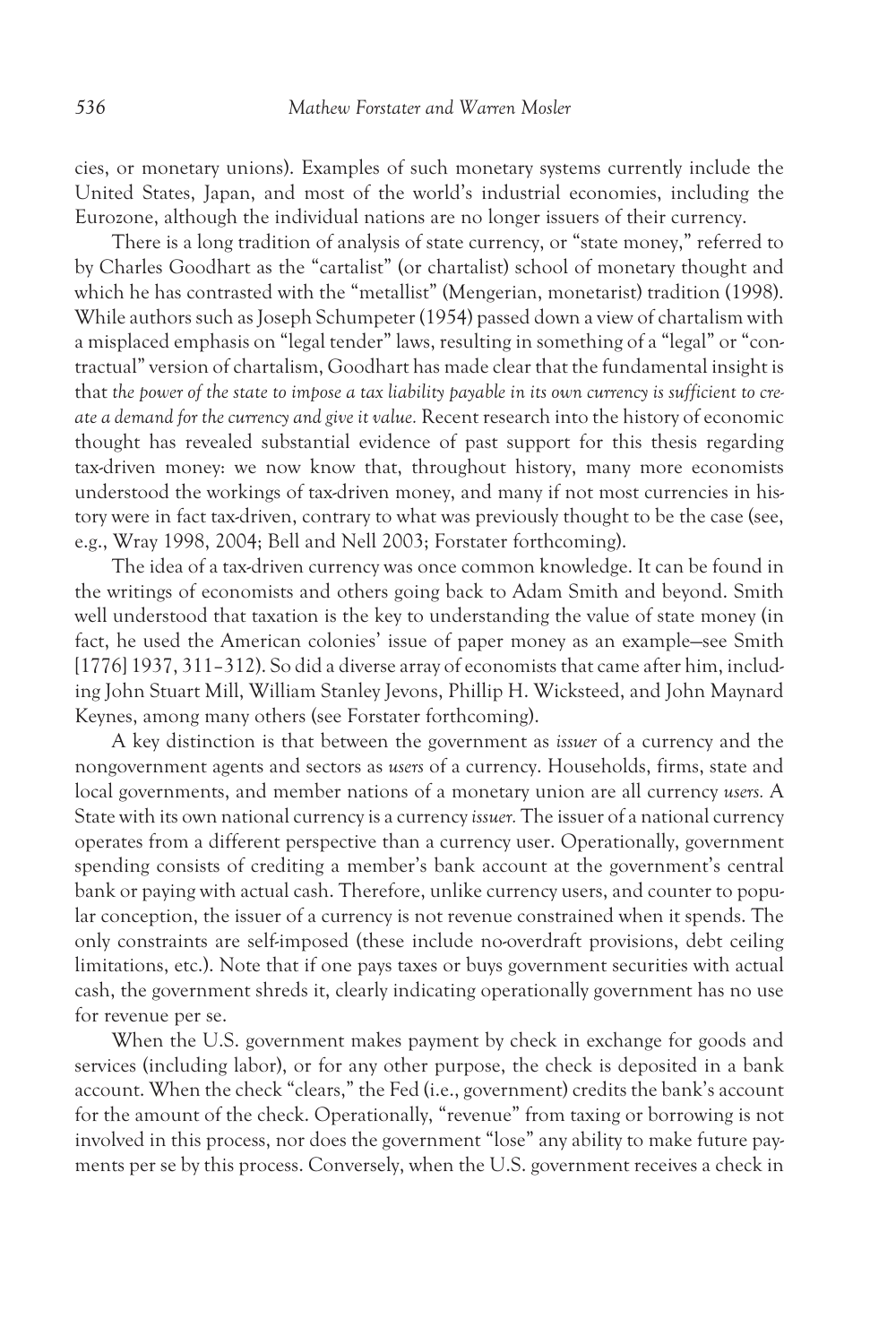payment for taxes, for example, it debits the taxpayer's account to the amount of the check. While this reduces the taxpayer's ability to make additional payments, it does not enhance the government's ability to make payments, which is in any case operationally infinite. In the case of direct deposit or payment by electronic funds transfer, the government simply credits or debits the bank account directly and, again, without operational constraint. The government of issue in such circumstances may be thought of as a "scorekeeper." As in most games, there is no reason for concern that the scorekeeper will run out of points. On the other hand, nongovernment agents can only spend when in possession of sufficient funds from current or past income, or from borrowing. They are indeed revenue constrained—their checks will "bounce" if there are not sufficient funds available.

Given that a government of issue is not revenue constrained, taxation and bond sales obviously must have other purposes (see Bell 2000). As we have already seen, taxation (and the declaration of what suffices to settle the tax obligation) serves to create a notional demand for the government's (otherwise worthless) currency. The process can be viewed in three stages:

- 1. The government imposes a tax liability payable in its currency of issue.
- 2. Faced with this need for units of the government's currency, taxpayers offer goods and services for sale, asking in exchange units of the currency.
- 3. The government "issues" its currency—spends—in exchange for the goods and services it desires.

The nongovernment sector will be willing to sell sufficient goods and services to the government to obtain the funds needed to pay tax liabilities and satisfy any desire to net save (financial assets) in that unit of account. Note that, from inception, and as a point of logic, in order to actually collect taxes, the government, as the monopoly issuer of the currency, must, logically, spend (or lend) first. Note that it would be logically impossible for the government to collect more than it spends (or run a budget surplus) unless it had already previously spent more than it collected (past budget deficits). Thus the normal budgetary stance to be expected under these institutional arrangements is a budget deficit.

The government budget deficit is also "normal" in the sense that it is the mirror image of the nongovernment surplus in the basic macroeconomic accounting identity:

Government deficit = Nongovernment surplus

where nongovernment surplus includes both the domestic (or resident) private sector and the foreign (nonresident) sector, which includes foreign firms, households, and governments. It is therefore equivalent to the well-known identity: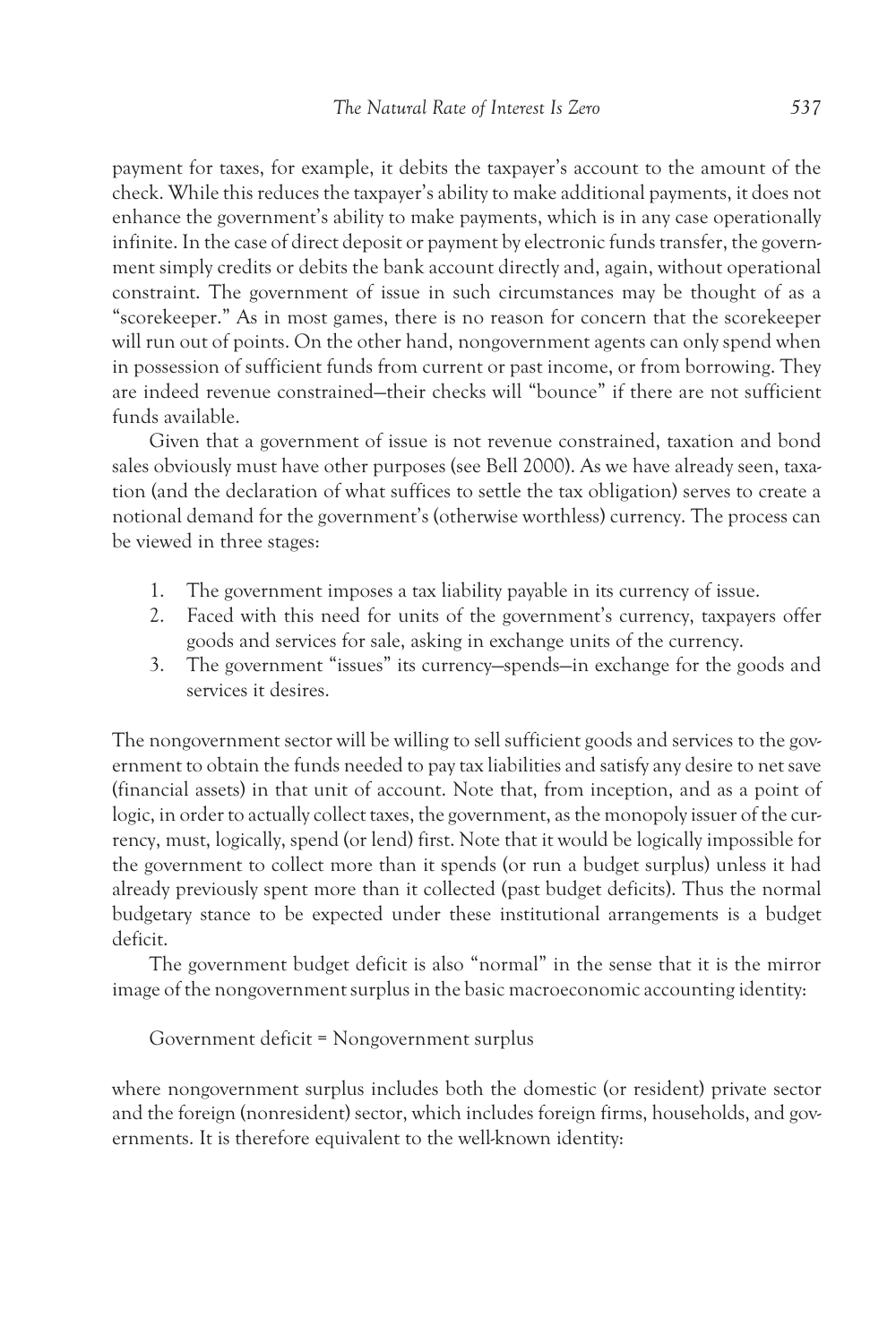$(G-T)$  =  $(S-I)$  +  $(M - X)$ 

Government budget deficit = Domestic private sector surplus + foreign sector surplus

where the foreign sector surplus is another way of expressing the trade deficit. The government budget deficit permits both the domestic private sector and the foreign sector to "net save" in the government's unit of account. Only a domestic government budget deficit permits the domestic private sector and foreign sector to actualize their combined desired net saving.

We are now in a position to demonstrate our proposition: the natural rate of interest is zero. First, to reiterate the argument thus far: Under a state money system with flexible exchange rates, the monetary system is tax driven. The federal government, as issuer of the currency, is not revenue constrained. Taxes do not finance spending, but taxation serves to create a notional demand for state money. Spending logically precedes tax collection, and total spending will normally exceed tax revenues. The government budget, from inception, will therefore normally be in deficit, which also allows the nongovernment sector to "net save" state money (this in fact has been observed in all state currencies).

### *The Natural Rate of Interest Is Zero*

If spending is not revenue constrained, why does the government (conceived here as a consolidated Treasury and Central Bank) borrow (sell securities)? As spending logically precedes tax collection, the government must likewise spend sufficiently before it can borrow. Thus, government spending must also, as a point of logic, precede security sales. To cite a "real world" example, market participants recognize that when Treasury securities are paid for, increasing Treasury balances at the Fed, the Fed does "repos" on the same day; the Fed must "add" so the Treasury can get paid.

Since the currency issuer does not need to borrow its own money to spend, security sales, like taxes, must have some other purpose. That purpose in a typical state money system is to manage aggregate bank reserves and control short-term interest rates (overnight interbank lending rate, or Fed funds rate in the United States).

In the contemporary economy, government "money" includes currency and central bank accounts known as member bank reserves. Government spending and lending adds reserves to the banking system. Government taxing and security sales drain (subtract) reserves from the banking system. When the government realizes a budget deficit, there is a net reserve add to the banking system. That is, government deficit spending results in net credits to member bank reserve accounts. If these net credits lead to excess reserve positions, overnight interest rates will be bid down by the member banks with excess reserves to the interest rate paid on reserves by the central bank (zero percent in the case of the USA and Japan, for example). If the central bank has a positive target for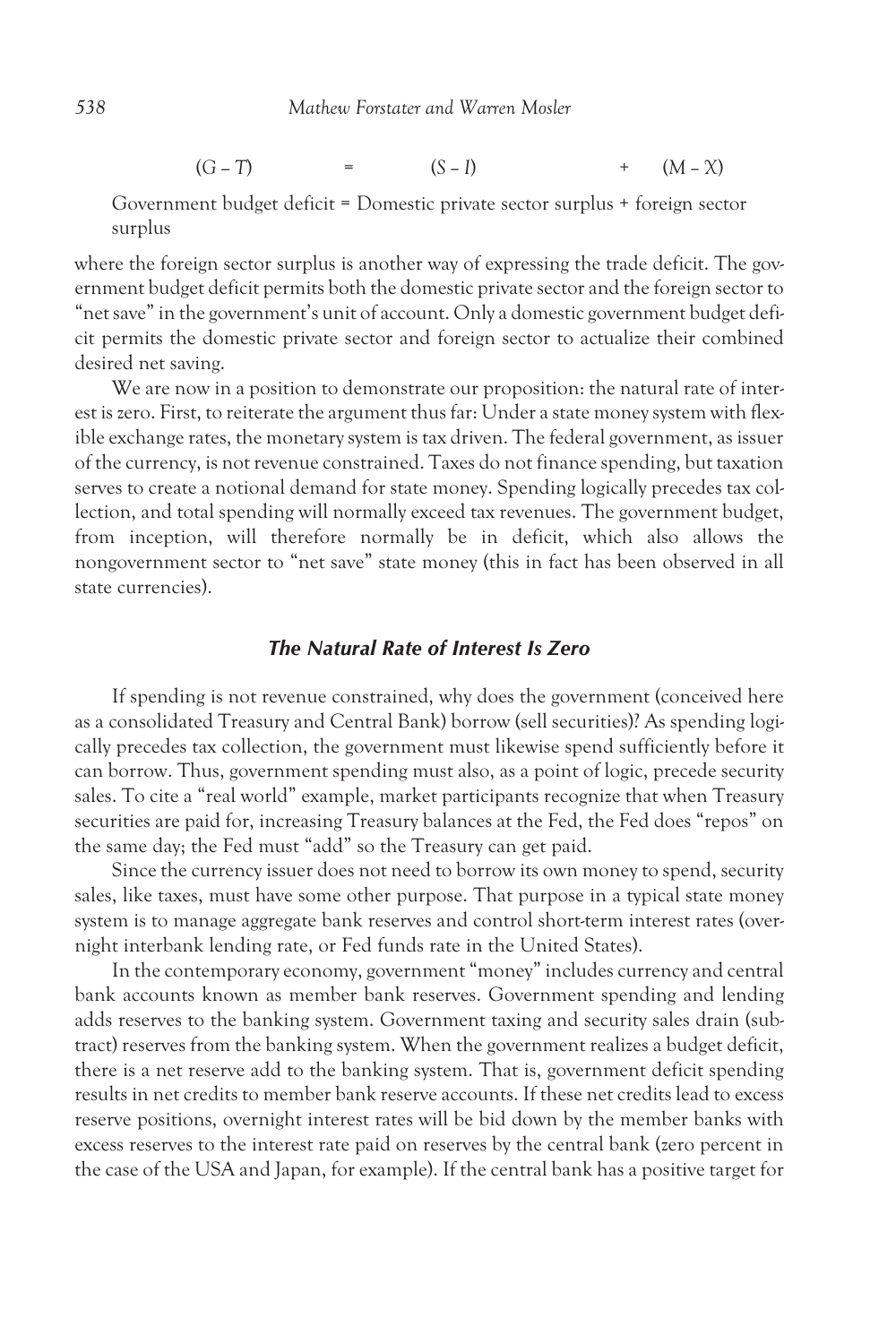the overnight lending rate, either the central bank must pay interest on reserves or otherwise provide an interest-bearing alternative to non-interest-bearing reserve accounts. This is typically done by offering securities for sale in the open market to drain the excess reserves. Central Bank officials and traders recognize this as "offsetting operating factors," since the sales are intended to offset the impact of the likes of fiscal policy, float, and so forth on reserves that would cause the Fed funds rate to move away from the Fed's target rate.

Our main point is, in nations that include the USA, Japan, and others where interest is not paid on central bank reserves, the "penalty" for deficit spending and not issuing securities is not (apart from various self-imposed constraints) "bounced" government checks but a zero percent interbank rate, as in Japan today.

The overnight lending rate is the most important benchmark interest rate for many other important rates, including banks' prime rates, mortgage rates, and consumer loan rates, and therefore the Fed funds rate serves as the "base rate" of interest in the economy. In a state money system with flexible exchange rates running a budget deficit—in other words, under the "normal" conditions or operations of the specified institutional context—without government intervention either to pay interest on reserves or to offer securities to drain excess reserves to actively support a nonzero, positive interest rate, the natural or normal rate of interest of such a system is zero.

This analysis is supported by both recent research and experience. Japan's experience in the 1990s shows clearly that large government budget deficits as a proportion of GDP (in the neighborhood of 7 percent) and a debt/GDP ratio of 140 percent do not drive up interest rates, as conventional wisdom would have it. In fact, the overnight rate has stayed at near zero for nearly a decade. In addition, Scott Fullwiler (2004) has demonstrated that concerns about technological change in financial markets and other recent developments such as financial deregulation disrupting the interest rate channel of monetary policy are misplaced. On the contrary, since the 1990s, market rates have become even more closely linked to the Fed funds rate:

The fact that banks are obligated to use reserve balances to settle their customers' tax liabilities ensures that a non-trivial demand for reserve balances will exist, which itself ensures that the federal funds rate target will remain "coupled" to other interest rates. (Fullwiler 2004)

That the natural rate of interest is zero is also supported by recent experimental evidence. L. Randall Wray (2001) has reported on a community service program run in the Economics Department at the University of Missouri—Kansas City. Students are "taxed" in the department's own currency and must perform community service to obtain units of that currency. The department's "treasury" could offer interest-earning "bonds," purchased by students with excess (non-interest-bearing) units of the school's currency, but the rate of interest offered is entirely up to the discretion of the departmental treasury. If the treasury did not offer interest-earning bonds, the base rate on the currency would be zero: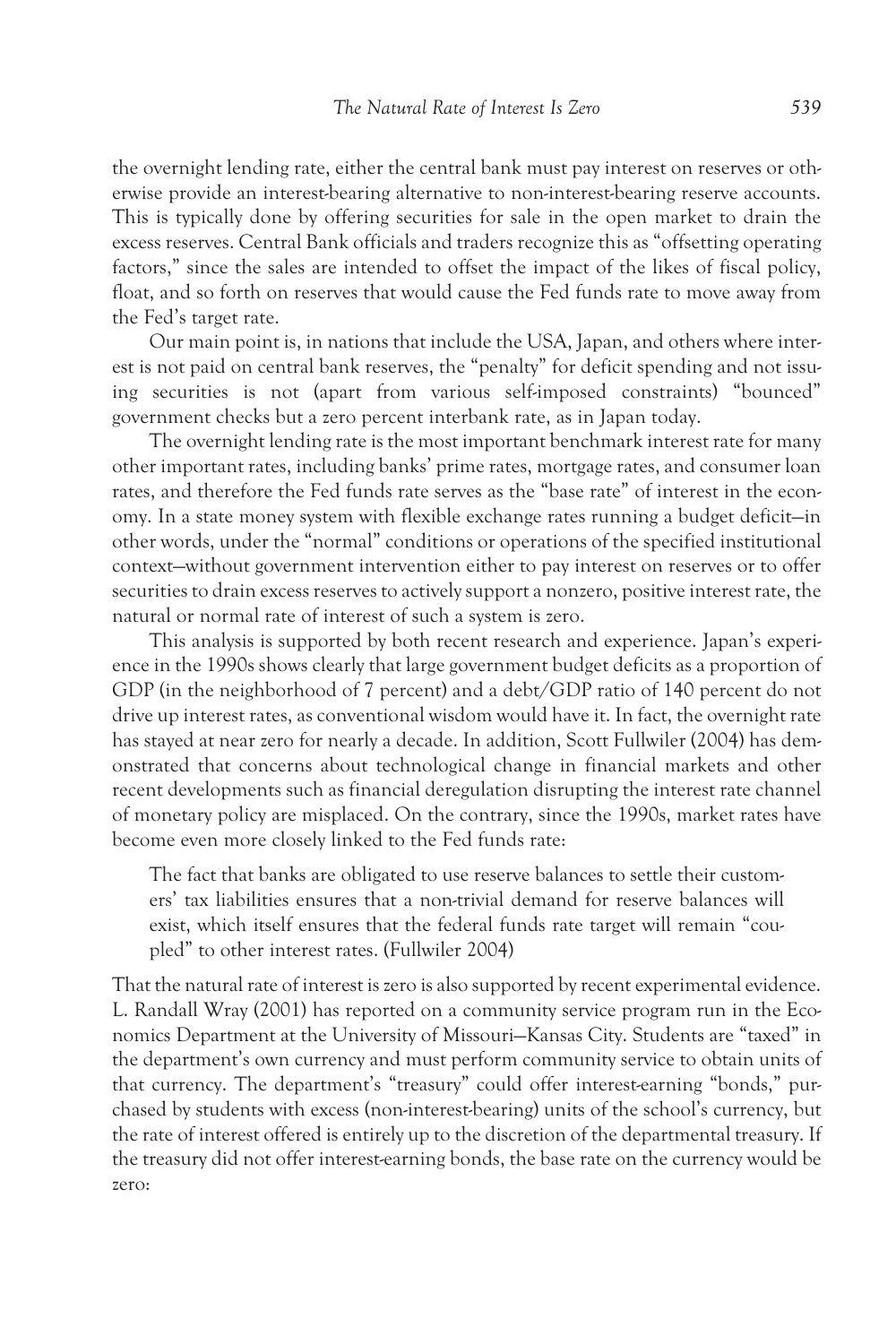[T]he "natural base interest rate" is zero on . . . hoards created through deficit spending. . . . [U]nless the Treasury chooses to intervene to maintain a positive base rate (for example, by offering interest on bonds), deficits necessarily imply a zero base rate. (Wray 2001, 50)

Note that deficits with the department's currency are "natural" in the sense that they result from the student demand to net save units of that currency.

The central bank clearly controls short-term interest rates in a state currency with flexible exchange rates, and there are a number of good reasons for setting the overnight rate at its natural or normal rate of zero and allowing markets to factor in risk to determine subsequent credit spreads (see Mosler 2004). The Japanese experience has already demonstrated that this does not cause inflation or currency depreciation. If anything, lower rates support investment, productivity, and growth. While changing rates can have important distributional or micro effects (and that can spur employment and output growth, such as shifting income from "savers" to working people), the net income or macro effect is zero since for every dollar borrowed from the banking system there is a dollar saved, as the Fed clearly recognizes in its literature. Additionally, it can be argued that asset pricing under a zero interest rate policy is the "base case" and that any move away from a zero rate policy constitutes a (politically implemented) shift from this "base case."

#### *Interest Rates under a Fixed Exchange Rate Regime*

While this paper focuses on a floating exchange rate regime, a brief summary of interest rate determination in a fixed exchange rate regime offers context as well as contrast to the prior discussion.

Inherent in a fixed exchange rate is the risk of a government's not honoring its legally binding conversion features. Historical examples of this type of default in fixed exchange rate regimes abound, and recent examples include Argentina's and Russia's failing to honor conversion of their currencies into U.S. dollars at their central banks. History is also filled with examples of default under various gold standards, with the USA itself technically defaulting in 1934 when it both devalued the U.S. dollar versus gold and permanently suspended domestic convertibility. Bondholders were subject to this default as well since the U.S. dollars they received at maturity were subject to the new terms and conditions.

Market forces translate this default risk into a term structure of interest rates. Default risk is a function of maturity and creditworthiness, with the "risk free" rate being the return on holding the object of conversion itself. So in contrast to a floating exchange rate regime, where the term structure of interest rates is necessarily a political decision generally reserved for the central bank, with a fixed exchange rate regime the term structure of rates is a function of market forces.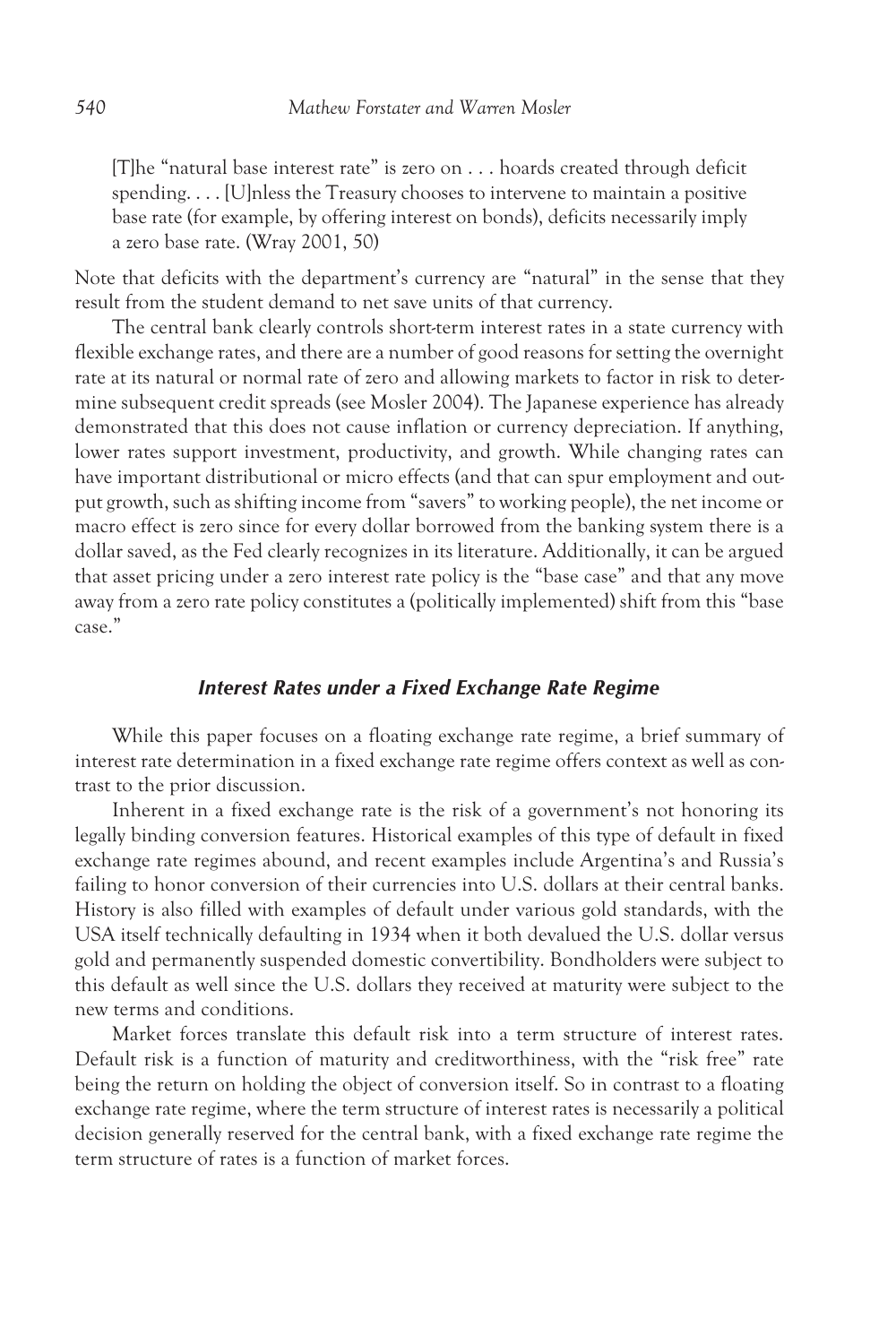In the case of a gold standard, the risk free rate is negative, as it is the storage charge of holding physical gold. In fact, for all practical purposes, there is no such thing as "risk free," as physical gold can be stolen or otherwise lost even with the most sophisticated security techniques. In the case of conversion into another government's currency, such as the U.S. dollar, the "risk free" rate is the risk free rate of U.S. dollar deposits, which is the rate on U.S. Treasury securities or deposits at U.S. government–insured institutions. This is the case today in Hong Kong, for example, where the risk free rate is that of the risk free rate of the U.S. dollar.

With a fixed exchange rate, governments that spend by issuing currency and not borrowing risk having those outstanding units of currency converted to the reserve currency (or gold, as the case may be) at the central bank. Therefore government borrowing functions to protect central bank reserves and keep the government from defaulting on its legal conversion requirements. Since holders of the currency have the option of conversion to the reserve currency at the central bank, government securities can be thought of as "competing" with the conversion option, with market forces determining the indifference levels. This explains the very high interest rates paid by governments with perceived default risk in fixed exchange rate regimes, in contrast to the ease a nation such as Japan has in keeping rates at zero in a floating exchange rate regime, despite deficits that would undermine a fixed exchange rate regime.

In recent history, today's central bank systems with floating exchange rate policies have followed fixed exchange rate (mostly gold standard) regimes. We suggest that policy makers used interest rate data collected under these fixed exchange rate regimes as well as their experience of using interest rates for reserve management and macroeconomic policy under fixed exchange rate regimes to guide them after shifting to floating exchange rates. The various correlations between interest rates and economic variables were assumed to continue under the new floating exchange rate regime, including the current notion of "real rates" versus "inflation," and so on.

Mainstream analysis of the U.S. "twin deficits" is but one example of being "out of paradigm" with respect to exchange rate policy. One reads daily of the USA facing a day of reckoning due to "borrowing from abroad" to fund its imports. While this may have had much validity under fixed exchange rate arrangements, with floating exchange rates a current account deficit is instead the result of nonresidents realizing savings desires of U.S. dollar financial assets. There is no "funding risk" for the USA nor are U.S. interest rates per se a function of the trade balance.

## *Conclusion*

Under a state currency system with floating exchange rates, the natural, nominal, risk free rate of interest is zero. As many other key rates of interest in the economy continue to follow the Fed funds rate very closely, this will serve as the base rate in the economy, with markets determining the credit spreads through risk assessment.